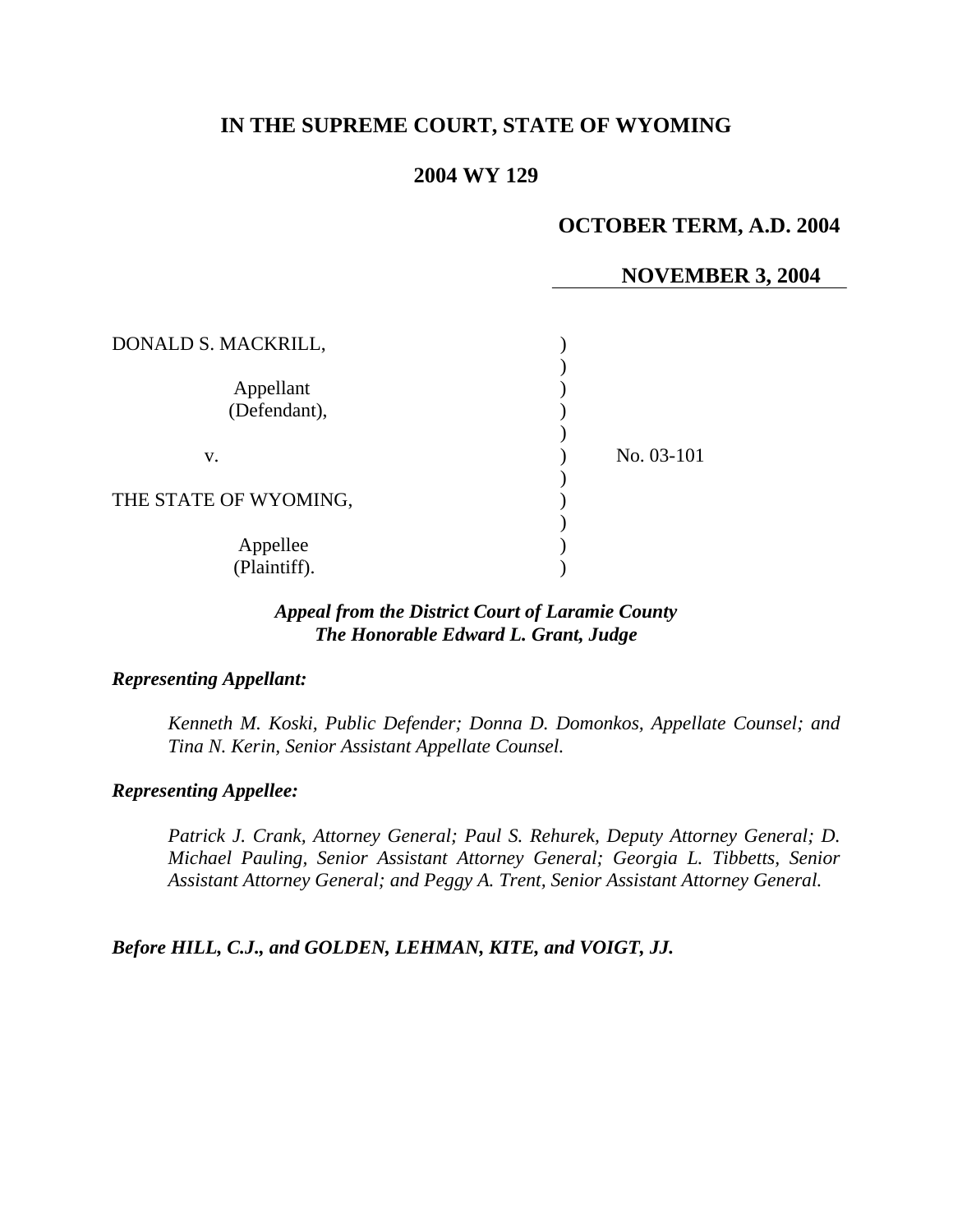#### **VOIGT, Justice.**

[¶1] The appellant, Donald S. Mackrill, argues that the district court erred in denying a motion to suppress his statements to law enforcement officers and the evidence seized from his automobile. In particular, the appellant contends on appeal that law enforcement officers were required to advise him in accordance with *Miranda v. Arizona*, 384 U.S. 436, 86 S.Ct. 1602, 16 L.Ed.2d 694 (1966) (hereinafter *Miranda*) before asking him about the presence of weapons in his automobile. We find that the circumstances of the instant case implicate the "public safety" exception to the *Miranda* rule, and we affirm the district court's denial of the suppression motion.

#### *ISSUE*

[¶2] Whether, under the circumstances, law enforcement officers were required to advise the appellant in accordance with *Miranda* prior to asking him about the presence of weapons in his automobile?

#### *FACTS*

[¶3] On April 5, 2002, Cheyenne police officer Patrick Kailey assisted federal Bureau of Alcohol, Tobacco, and Firearms (ATF) agents and Arizona authorities in arresting Chad Schaub (Schaub). Schaub was the subject of a federal felony arrest warrant for possessing ten pipe bombs, "drugs[,] and drug paraphernalia," and was wanted for questioning as "a possible suspect or a relevant witness" in connection with the attempted murder of an assistant district attorney in Arizona. The officers considered Schaub to be "very dangerous" and "possibly armed," and they had information that Schaub "had partaken in that kind of violent behavior before." The officers also knew that Schaub was "with other individuals"2 and that the appellant in particular "had been with Mr. Schaub" for "quite some time before our arrival . . .." However, Officer Kailey had no specific information that the appellant was dangerous, independent of his association with Schaub, or was suspected of having committed a criminal offense.

[¶4] Around 5:00 p.m., Officer Kailey learned that Schaub was likely at an automobile body shop on East Pershing Boulevard in Cheyenne, which location was near a restaurant and a bank. The officers proceeded to surveil the body shop from about two blocks away and observed a pickup parked in the parking lot approximately sixty to one hundred feet from the body shop. After watching the location for thirty or forty minutes, other officers notified Officer Kailey that a "male subject had walked from the north side of the building around to the parking lot and had entered the driver's door of the vehicle in the parking lot,"

<sup>&</sup>lt;sup>1</sup> According to ATF agent Daniel Raponi, Schaub was "pulled over in a van with three other individuals [in the Phoenix area]. I believe they found drugs and drug paraphernalia, ended up searching the vehicle, found 10 destructive devices." Schaub was "interviewed initially right on the spot, and he admitted that they were his and in his possession." Schaub was initially held on local charges and, due to a communication error, was released from custody before the federal arrest warrant was issued.<br> $2 \text{ A cont}$  Bapani testified that Schoub had contacted a relative in Gh

Agent Raponi testified that Schaub had contacted a relative in Cheyenne.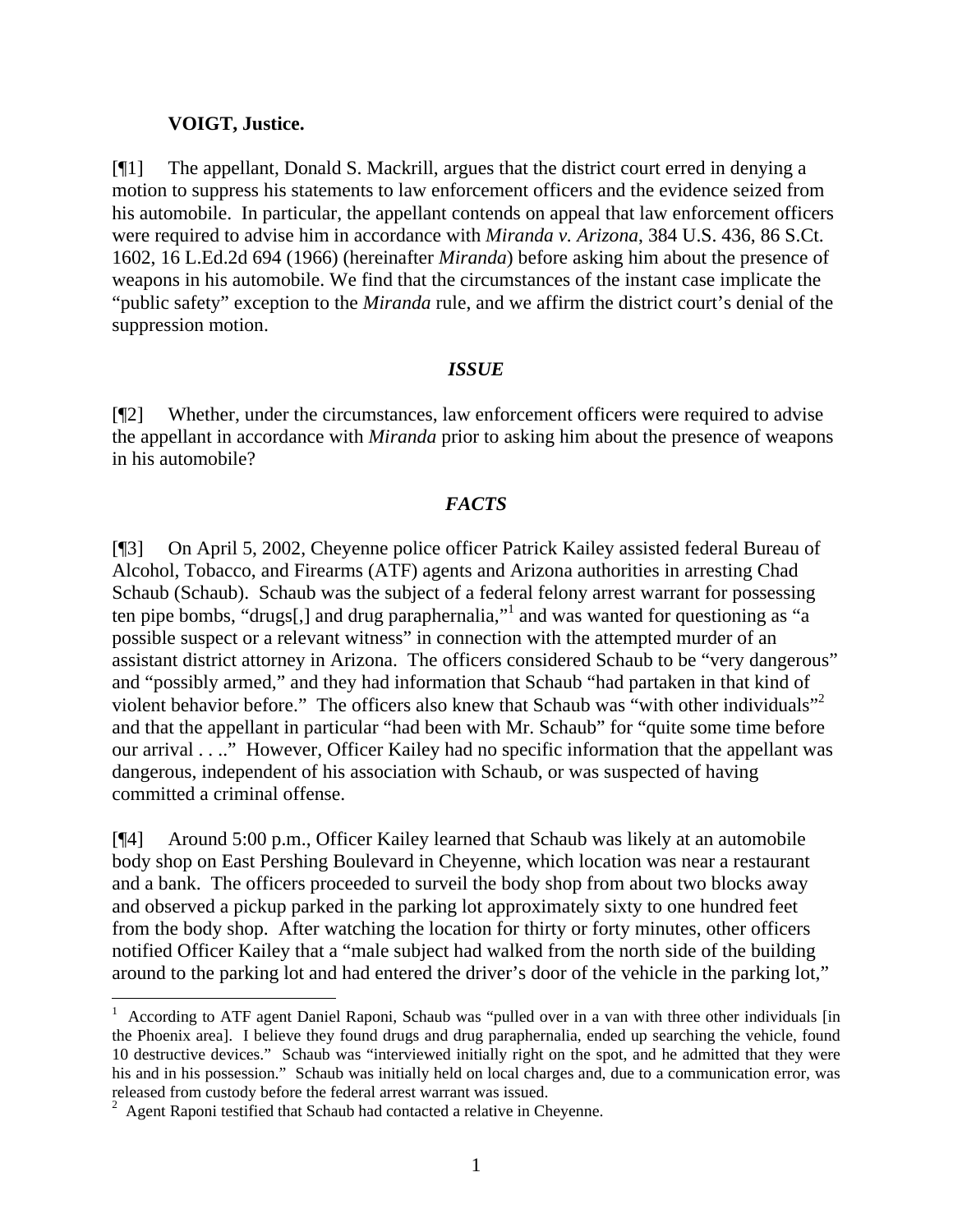removed something from the vehicle, and returned to the north side of the building; the male subject was not Schaub. Although the officers did not know it at the time, the pickup belonged to the appellant.

[¶5] At some point, Officer Kailey was notified that "three subjects, including [Schaub], were walking south through the parking lot and approaching the pickup." The other two individuals were ultimately identified as the appellant and Schaub's cousin, who worked at the body shop. For "safety reasons," the officers wanted to attempt to arrest Schaub "away from the building as far as [they] could possibly get him." The officers converged on the body shop and proceeded to "move in and try to apprehend [Schaub] in the parking lot near the vehicle." As the officers approached the scene, Officer Kailey and another officer drew their weapons on the appellant, who was "entering the driver's side of the pickup,"<sup>3</sup> while ATF agents drew their weapons on Schaub, who was "entering the passenger door of the pickup." According to Agent Raponi, Schaub was next to the passenger side of the vehicle and was "in the process of getting in the vehicle at the time he was arrested." The officer believed that the vehicle's passenger door was open.<sup>4</sup>

[¶6] All three individuals were ordered to the ground. Schaub and the appellant were handcuffed (the appellant was handcuffed for "officer safety"), and Schaub's cousin was segregated further back from the vehicle but apparently was not handcuffed. At some point, the officers performed a "pat down" to determine whether any of the three individuals possessed a weapon. The appellant stated that, while he was handcuffed and lying on the ground, an officer asked whether he "had any weapons," to which he replied that he had "a belt knife and a pocket knife in my pocket." Schaub's cousin said that he saw the officers subsequently remove a knife from the appellant's pocket.

[¶7] Schaub was placed in a police vehicle, and with one possible exception, the officers stowed their weapons.<sup>5</sup> According to Officer Kailey, the appellant was asked about his association with Schaub and an ATF agent explained "what was happening and asked [the appellant] if there were any weapons or contraband inside the vehicle that [the officers] needed to know about . . .." According to the appellant, the officer asked: "Are there any weapons in your vehicle?" The appellant replied that he had a gun and a clip "between the two front bucket seats of the truck, and that it would be in that place where [the officer] would find it."<sup>6</sup> At this point in time, the appellant (now on his feet) remained handcuffed,

  $3$  Officer Kailey testified that the appellant was standing "right at the vehicle with the driver's door open." The appellant denied that he opened the driver's door of the vehicle. Schaub's cousin claimed that the appellant was approximately ten feet from the vehicle when the officers initiated the stop and that the appellant had not opened the driver's door. The body shop owner also stated that the appellant was fourteen feet from the vehicle when the appellant was placed on the ground during the incident, that the appellant never actually reached the pickup, and an officer "with the federal government" opened the driver's door.

<sup>&</sup>lt;sup>4</sup> According to the body shop owner, Schaub was "[r]ight next to the vehicle" and was opening the passenger door when officers arrived at the scene.

 $\frac{5}{10}$ . The appellant stated that one officer still had her shotgun "out," but that to the best of his knowledge, the other officers had holstered their firearms. <sup>6</sup>

<sup>&</sup>lt;sup>6</sup> According to the appellant, the officer also asked whether the gun was loaded, and the appellant replied that it was not.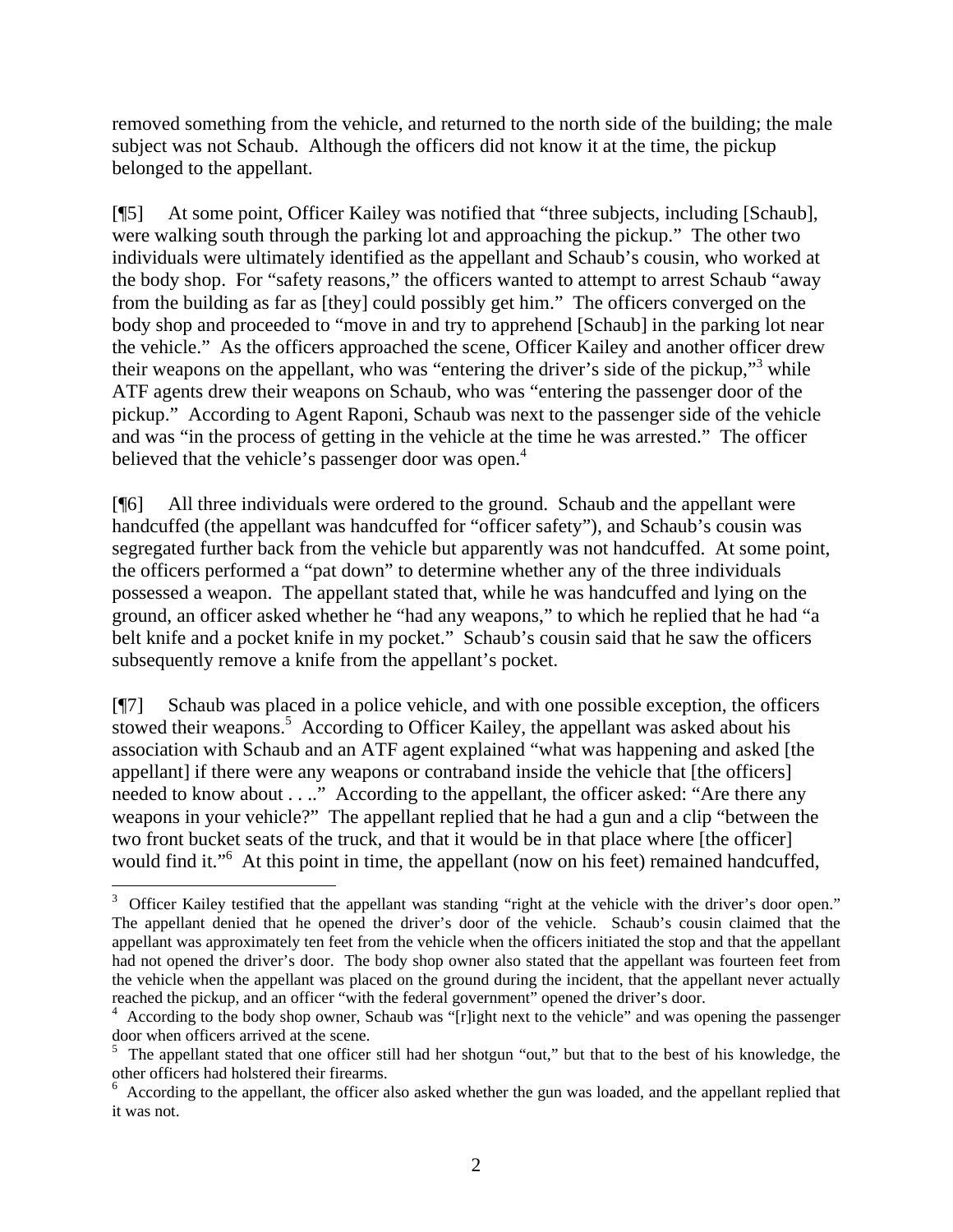was not free to leave the scene (but was not under "arrest," according to Officer Kailey), and had not received a *Miranda* advisement. According to Officer Kailey, an ATF agent then asked the appellant "if he would give consent for us to enter the truck and retrieve that weapon" and the appellant "said that he would consent to us entering the vehicle." The appellant denied that he told the officers that they could enter his vehicle.

[¶8] Officer Kailey entered the vehicle to retrieve the firearm. He observed two large leather gloves in between the front bucket seats and, upon removing one glove, Officer Kailey saw the grip of a handgun and a "bag of marijuana" within two inches of the handgun "in plain view." The officer secured the firearm (ensuring that it "was unloaded and safe") and removed the bag of marijuana. He then expanded his search for additional controlled substances and found another bag of marijuana "stuffed inside" one of the leather gloves.

[¶9] The appellant was arrested and received a *Miranda* advisement. Thereafter, the appellant told the officers that the marijuana was for "personal use only," but later stated that he had transported the marijuana from Nebraska with the intent to "sell it or use it" and that he "often buys … more marijuana than he would use, and [used] the proceeds from the sale of marijuana to support his habit." The officers ultimately released Schaub's cousin.

[¶10] The appellant was charged with possession of marijuana with intent to deliver, a felony, in violation of Wyo. Stat. Ann. § 35-7-1031(a)(ii) (LexisNexis 2003). The appellant filed a motion to suppress his statements to law enforcement and the items seized from his vehicle. Following an evidentiary hearing, the district court denied the appellant's suppression motion. In doing so, the district court found, in pertinent part, that: (1) Schaub was "probably or potentially armed" and was "dangerous;" (2) the officers had "reason to believe that [the appellant] was in [Schaub's] company for some time" prior to April 5, 2002; (3) the location of the arrest was a "busy commercial area" and the officers' reasoning in wanting to attempt the arrest as far away from the building as possible was "entirely sound;" (4) Schaub and the appellant were "at least" about to enter the appellant's vehicle when the officers initiated contact with them and the appellant was "near the vehicle with the opened door;" and (5) the appellant, while handcuffed, was asked "if there was a weapon in the vehicle." The district court concluded, alternatively, that the appellant consented to the officers retrieving the firearm from the appellant's vehicle, that the search was valid pursuant to exigent circumstances to secure the scene "for both officer and public safety," and that the search was a valid search incident to Schaub's lawful arrest.

[¶11] The appellant later conditionally pled guilty to the charged offense, preserving his right to appeal the district court's denial of his suppression motion. The district court sentenced the appellant to imprisonment for four to six years, suspended that sentence, and placed the appellant on supervised probation for four years. The appellant now appeals from that judgment and sentence, claiming that the district court erred in denying his suppression motion.

# *STANDARD OF REVIEW*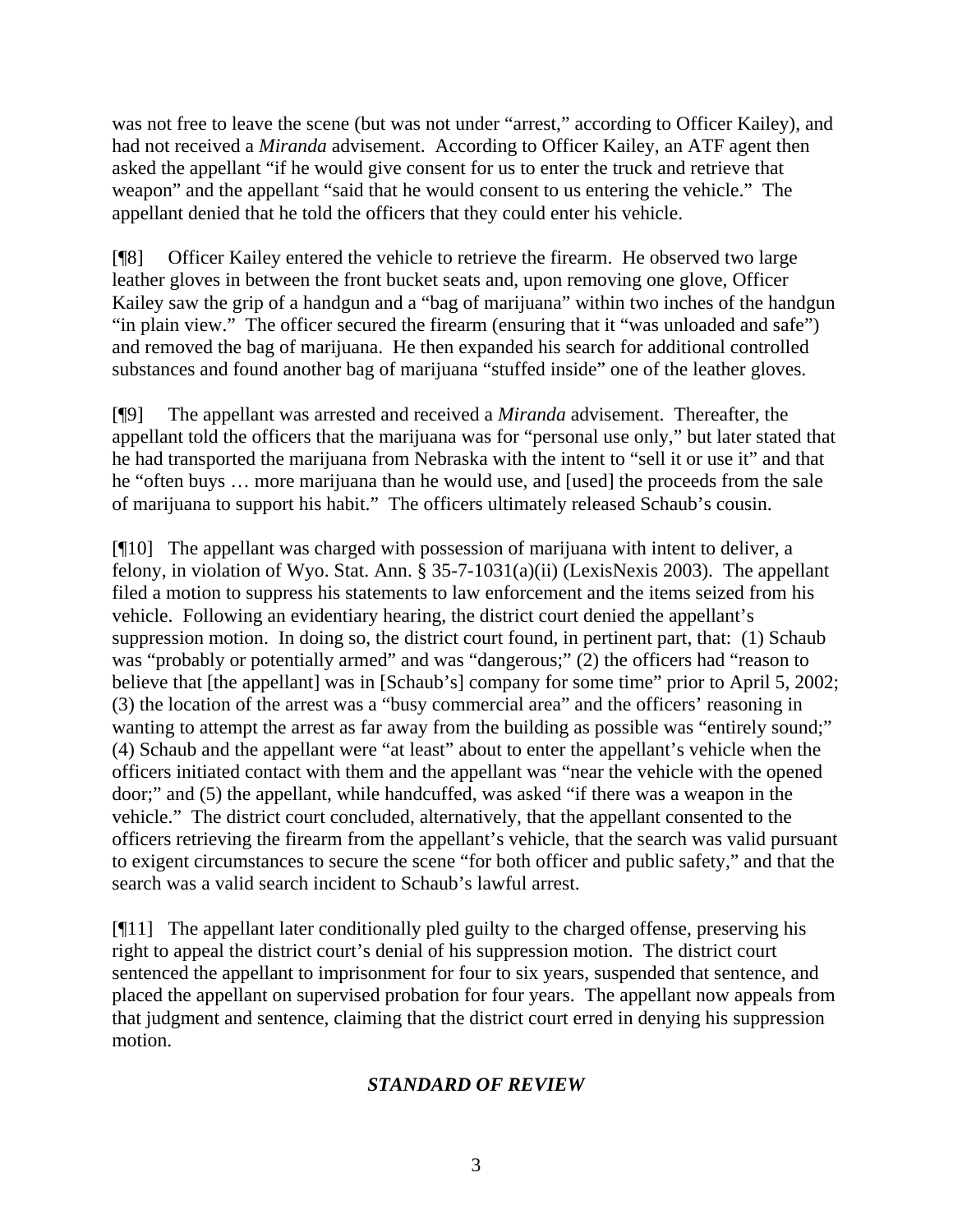#### [¶12] Our standard of review is as follows:

 $\overline{a}$ 

Findings on factual issues made by the district court considering a motion to suppress are not disturbed on appeal unless they are clearly erroneous. *Wilson v. State*, 874 P.2d 215, 218 (Wyo.1994). Since the district court conducts the hearing on the motion to suppress and has the opportunity to assess the credibility of the witnesses, weigh the evidence, and make the necessary inferences, deductions, and conclusions, evidence is viewed in the light most favorable to the district court's determination. *Id.* The issue of law, whether an unreasonable search or seizure has occurred in violation of constitutional rights, is reviewed de novo. *Id.*; *Brown v. State*, 944 P.2d 1168, 1170-71 (Wyo.1997).

*McChesney v. State*, 988 P.2d 1071, 1074 (Wyo. 1999). The appellant does not contend that any particular factual finding by the district court was erroneous. "On those issues where the district court has not made specific findings of fact, this Court will uphold the general ruling of the court below if supported by any reasonable view of the evidence." *State v. Williams*, 2004 WY 53, ¶ 12, 90 P.3d 85, 88 (Wyo. 2004).

#### *DISCUSSION*

[¶13] The appellant argues that the district court erred in denying his motion to suppress evidence. The premise of the appellant's appellate argument is that, under the circumstances, the law enforcement officers should have advised him in accordance with *Miranda* prior to asking him whether there were "weapons or contraband" inside the vehicle.<sup>7</sup> The appellant does not offer an independent state constitutional analysis; accordingly, our discussion is limited to federal constitutional principles.

[¶14] The United States Supreme Court has stated the following with respect to *Miranda*:

The Fifth Amendment guarantees that "[n]o person . . . shall be compelled in any criminal case to be a witness against himself." In *Miranda* this Court for the first time extended the Fifth Amendment privilege against compulsory selfincrimination to individuals subjected to custodial interrogation by the police. 384 U.S., at 460-61, 467, 86 S.Ct., at 1620-21, 1624. The Fifth Amendment itself does not prohibit all

<sup>7</sup> In his appellate brief, the appellant also summarily claims that his statements were involuntary under the circumstances. The appellant's analysis on this issue consists of a citation to the applicable legal standard and his one-sentence declaration that the statements were involuntary because he had been "put or ordered to the ground, handcuffed, had a multiplicity of firearms pointed at him, and was immediately questioned . . .." We do not consider this to be cogent argument and it does not appear that the appellant raised this issue in the district court.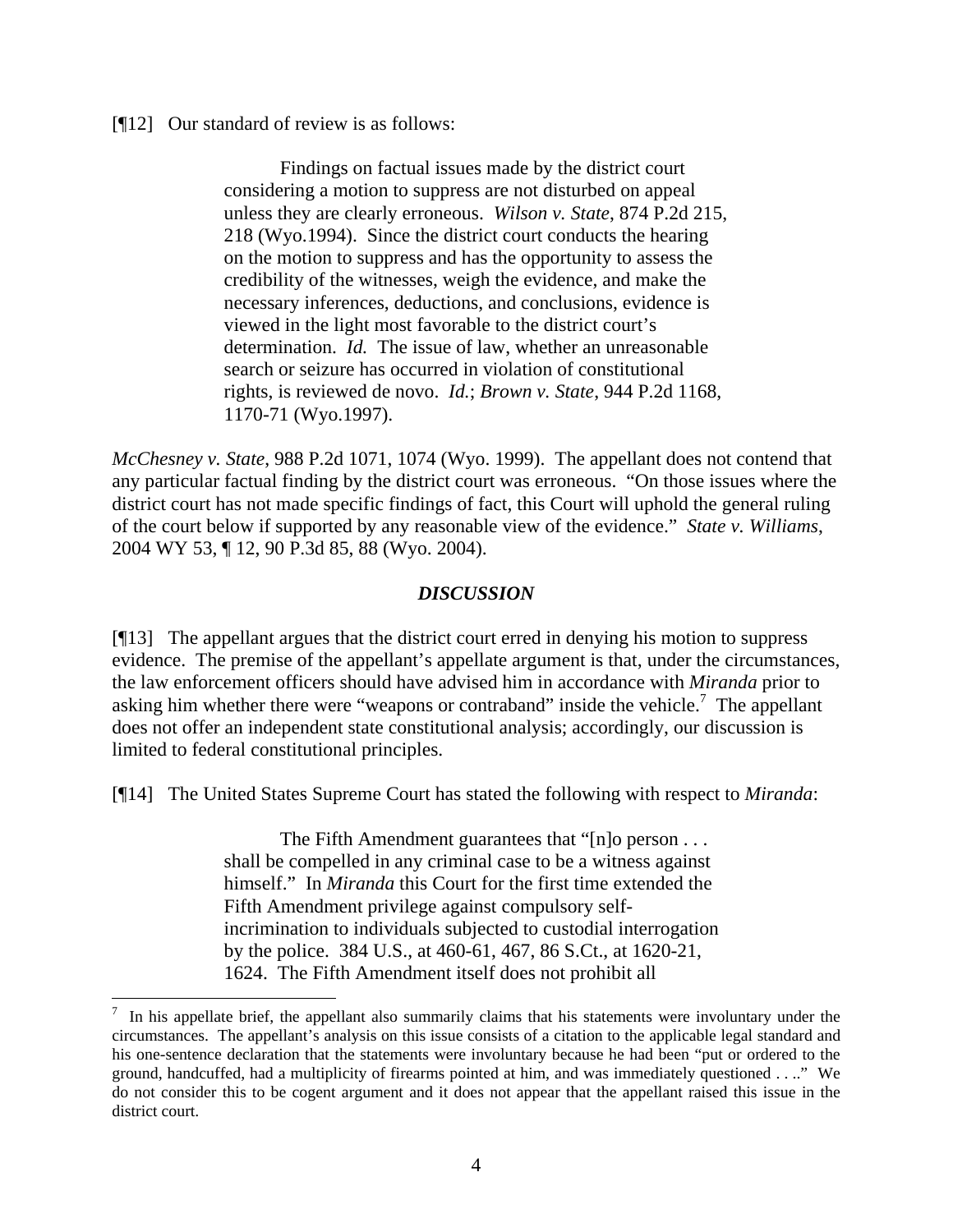incriminating admissions; "[a]bsent some officially *coerced* self-accusation, the Fifth Amendment privilege is not violated by even the most damning admissions." *United States v. Washington*, 431 U.S. 181, 187, 97 S.Ct. 1814, 1818, 52 L.Ed.2d 238 (1977) (emphasis added). The *Miranda* Court, however, presumed that interrogation in certain custodial circumstances is inherently coercive and held that statements made under those circumstances are inadmissible unless the suspect is specifically informed of his *Miranda* rights and freely decides to forgo those rights. The prophylactic *Miranda* warnings therefore are "not themselves rights protected by the Constitution but [are] instead measures to insure that the right against compulsory self-incrimination [is] protected." *Michigan v. Tucker*, 417 U.S. 433, 444, 94 S.Ct. 2357, 2364, 41 L.Ed.2d 182 (1974); see *Edwards v. Arizona*, 451 U.S. 477, 492, 101 S.Ct. 1880, 1888, 68 L.Ed.2d 378 (1981) (POWELL, J., concurring). Requiring *Miranda* warnings before custodial interrogation provides "practical reinforcement" for the Fifth Amendment right. *Michigan v. Tucker*, *supra*, 417 U.S., at 444, 94 S.Ct., at 2364.

*New York v. Quarles*, 467 U.S. 649, 654, 104 S.Ct. 2626, 2630, 81 L.Ed.2d 550 (1984) (footnote omitted).

[¶15] Even if we were to assume for purposes of this appeal that the *Miranda* rule applied to the instant case, we note that the United States Supreme Court has recognized an exception to that rule. In *Quarles*, 467 U.S. at 651-52, a young woman informed officers that "she had just been raped by a black male," provided the officers a description of the individual, and stated that he had just entered a nearby supermarket while carrying a gun. After spotting a man in the supermarket who matched the description provided by the young woman, Officer Frank Kraft drew his gun and pursued the man, ordering the man to stop and put his hands over his head. *Id.* at 652.

> Although more than three officers had arrived on the scene by that time, Officer Kraft was the first to reach respondent. He frisked him and discovered that he was wearing a shoulder holster which was then empty. After handcuffing him, Officer Kraft asked him where the gun was. Respondent nodded in the direction of some empty cartons and responded, "the gun is over there." Officer Kraft thereafter retrieved a loaded .38-caliber revolver from one of the cartons, formally placed respondent under arrest, and read him his *Miranda* rights from a printed card. Respondent indicated that he would be willing to answer questions without an attorney present. Officer Kraft then asked respondent if he owned the gun and where he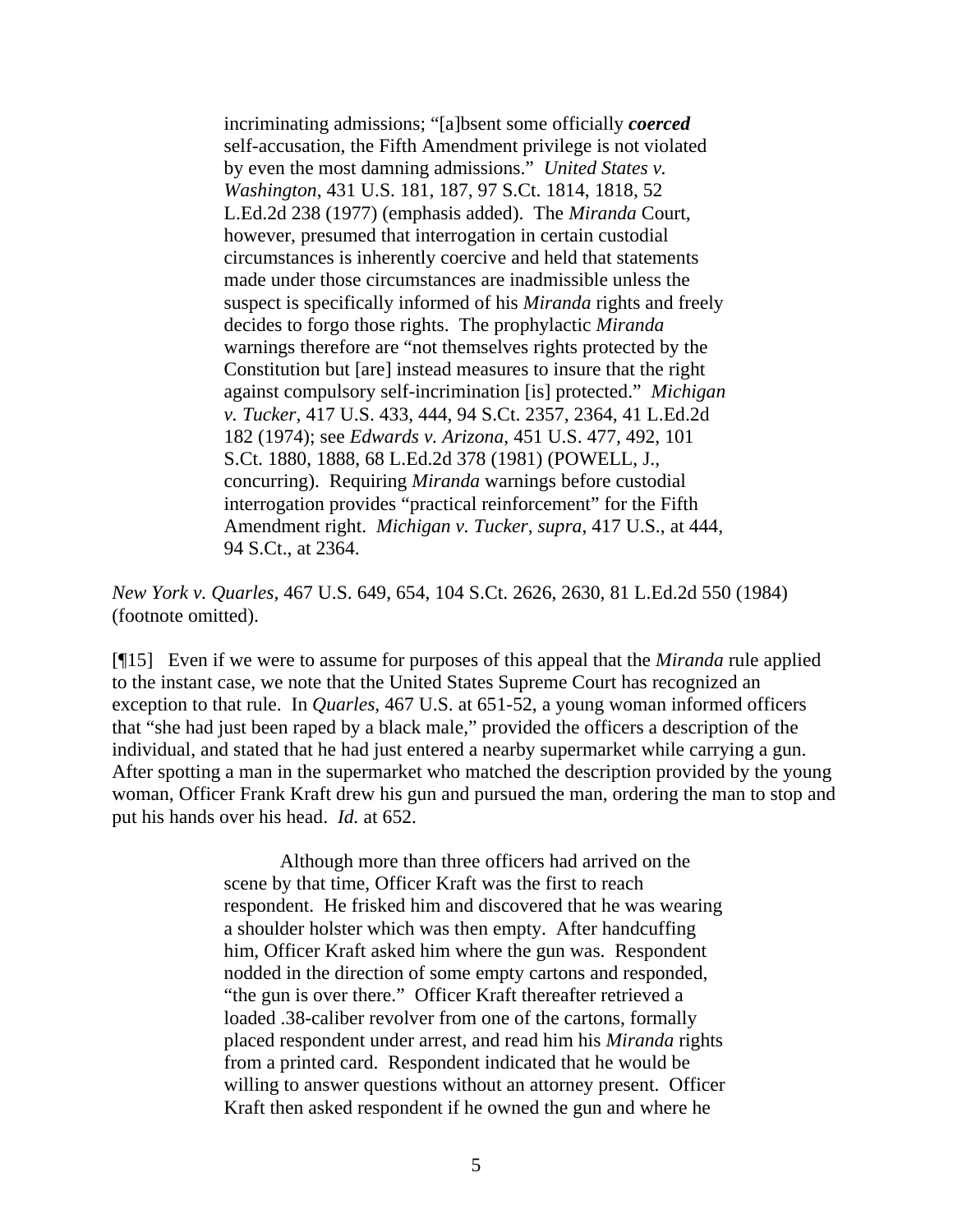had purchased it. Respondent answered that he did own it and that he had purchased it in Miami, Fla.

*Id.* The United States Supreme Court further noted that Quarles was handcuffed and surrounded by at least four police officers, which officers were no longer concerned for their own physical safety, when the questioning at issue occurred. *Id.* at 655.

[¶16] The United States Supreme Court's analysis follows:

We hold that on these facts there is a "public safety" exception to the requirement that *Miranda* warnings be given before a suspect's answers may be admitted into evidence, and that the availability of that exception does not depend upon the motivation of the individual officers involved. In a kaleidoscopic situation such as the one confronting these officers, where spontaneity rather than adherence to a police manual is necessarily the order of the day, the application of the exception which we recognize today should not be made to depend on *post hoc* findings at a suppression hearing concerning the subjective motivation of the arresting officer. Undoubtedly most police officers, if placed in Officer Kraft's position, would act out of a host of different, instinctive, and largely unverifiable motives—their own safety, the safety of others, and perhaps as well the desire to obtain incriminating evidence from the suspect.

Whatever the motivation of individual officers in such a situation, we do not believe that the doctrinal underpinnings of *Miranda* require that it be applied in all its rigor to a situation in which police officers ask questions reasonably prompted by a concern for the public safety. The *Miranda* decision was based in large part on this Court's view that the warnings which it required police to give to suspects in custody would reduce the likelihood that the suspects would fall victim to constitutionally impermissible practices of police interrogation in the presumptively coercive environment of the station house. [*Miranda*] 384 U.S., at 455-458, 86 S.Ct., at 1617-1619. The dissenters warned that the requirement of *Miranda* warnings would have the effect of decreasing the number of suspects who respond to police questioning. *Id.*, at 504, 516-517, 86 S.Ct., at 1643, 1649-1650 (Harlan, J., joined by Stewart and WHITE, JJ., dissenting). The *Miranda* majority, however, apparently felt that whatever the cost to society in terms of fewer convictions of guilty suspects, that cost would simply have to be borne in the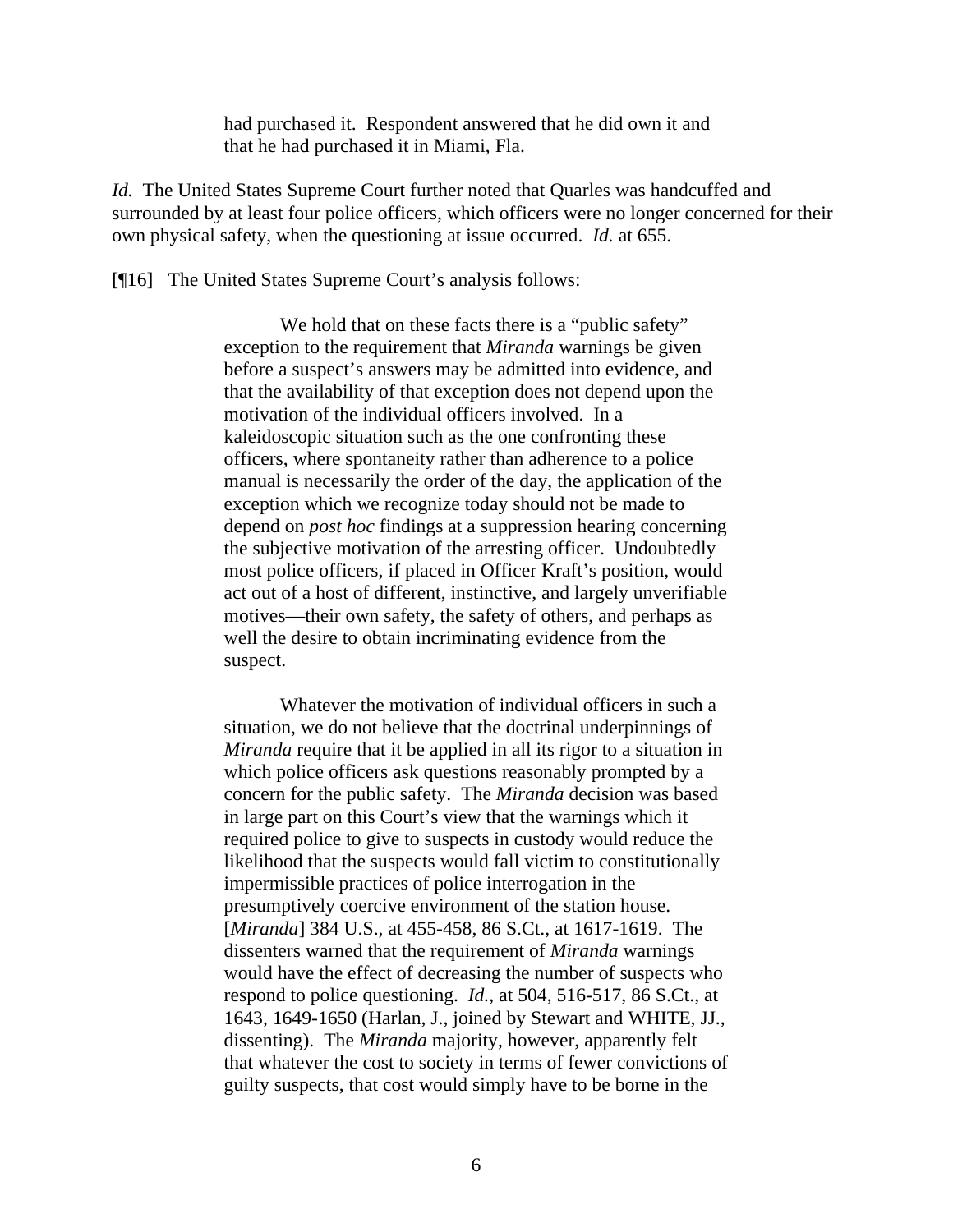interest of enlarged protection for the Fifth Amendment privilege.

The police in this case, in the very act of apprehending a suspect, were confronted with the immediate necessity of ascertaining the whereabouts of a gun which they had every reason to believe the suspect had just removed from his empty holster and discarded in the supermarket. So long as the gun was concealed somewhere in the supermarket, with its actual whereabouts unknown, it obviously posed more than one danger to the public safety: an accomplice might make use of it, a customer or employee might later come upon it.

In such a situation, if the police are required to recite the familiar *Miranda* warnings before asking the whereabouts of the gun, suspects in Quarles' position might well be deterred from responding. Procedural safeguards which deter a suspect from responding were deemed acceptable in *Miranda* in order to protect the Fifth Amendment privilege; when the primary social cost of those added protections is the possibility of fewer convictions, the *Miranda* majority was willing to bear that cost. Here, had *Miranda* warnings deterred Quarles from responding to Officer Kraft's question about the whereabouts of the gun, the cost would have been something more than merely the failure to obtain evidence useful in convicting Quarles. Officer Kraft needed an answer to his question not simply to make his case against Quarles but to insure that further danger to the public did not result from the concealment of the gun in a public area.

We conclude that the need for answers to questions in a situation posing a threat to the public safety outweighs the need for the prophylactic rule protecting the Fifth Amendment's privilege against self-incrimination. We decline to place officers such as Officer Kraft in the untenable position of having to consider, often in a matter of seconds, whether it best serves society for them to ask the necessary questions without the *Miranda* warnings and render whatever probative evidence they uncover inadmissible, or for them to give the warnings in order to preserve the admissibility of evidence they might uncover but possibly damage or destroy their ability to obtain that evidence and neutralize the volatile situation confronting them.

In recognizing a narrow exception to the *Miranda* rule in this case, we acknowledge that to some degree we lessen the desirable clarity of that rule. At least in part in order to preserve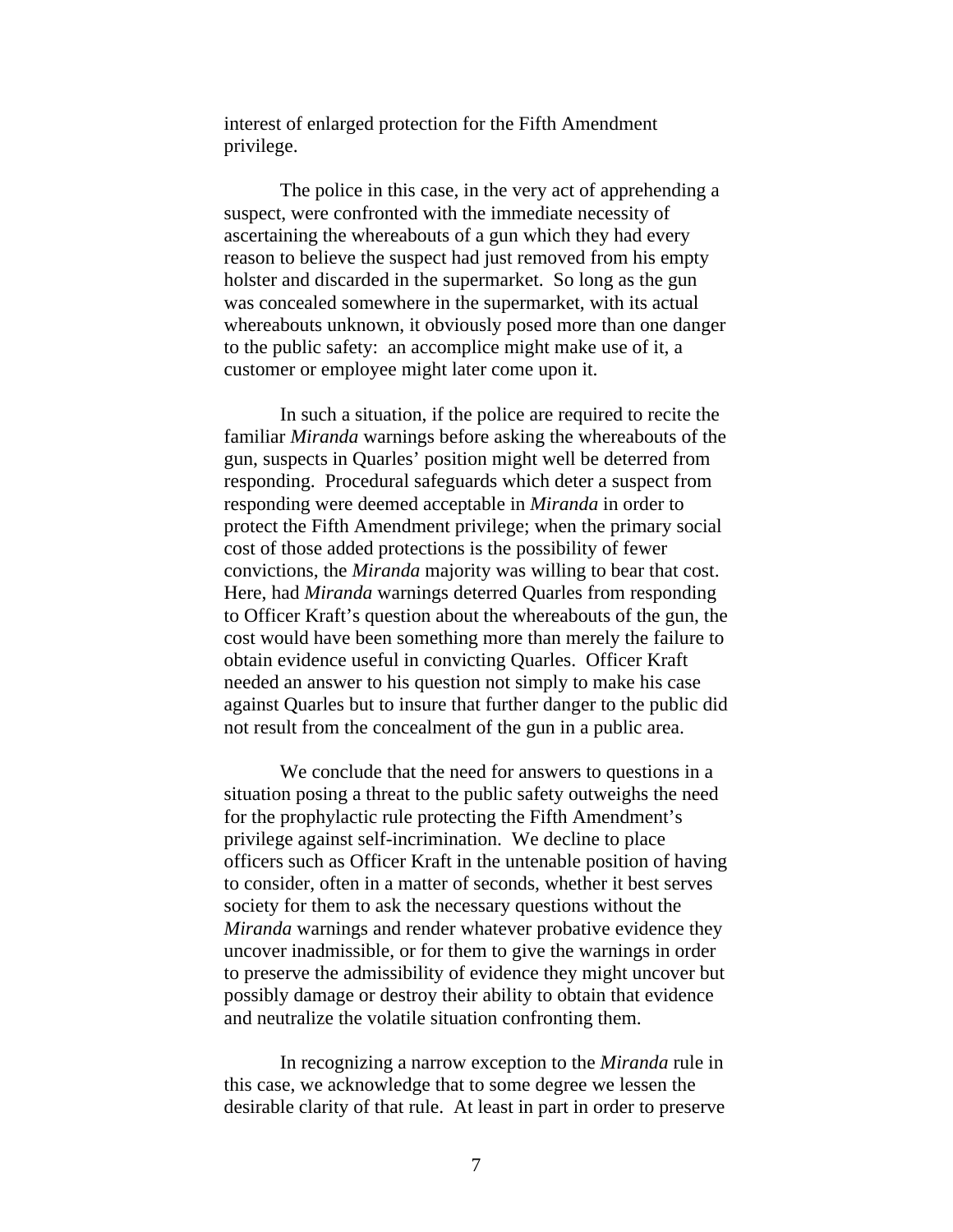its clarity, we have over the years refused to sanction attempts to expand our *Miranda* holding. . . . As we have in other contexts, we recognize here the importance of a workable rule "to guide police officers, who have only limited time and expertise to reflect on and balance the social and individual interests involved in the specific circumstances they confront." *Dunaway v. New York*, 442 U.S. 200, 213-214, 99 S.Ct. 2248, 2257, 60 L.Ed.2d 824 (1979). But as we have pointed out, we believe that the exception which we recognize today lessens the necessity of that on-the-scene balancing process. The exception will not be difficult for police officers to apply because in each case it will be circumscribed by the exigency which justifies it. We think police officers can and will distinguish almost instinctively between questions necessary to secure their own safety or the safety of the public and questions designed solely to elicit testimonial evidence from a suspect.

The facts of this case clearly demonstrate that distinction and an officer's ability to recognize it. Officer Kraft asked only the question necessary to locate the missing gun before advising respondent of his rights. It was only after securing the loaded revolver and giving the warnings that he continued with investigatory questions about the ownership and place of purchase of the gun. The exception which we recognize today, far from complicating the thought processes and the on-thescene judgments of police officers, will simply free them to follow their legitimate instincts when confronting situations presenting a danger to the public safety.

We hold that the Court of Appeals in this case erred in excluding the statement, "the gun is over there," and the gun because of the officer's failure to read respondent his *Miranda* rights before attempting to locate the weapon. Accordingly we hold that it also erred in excluding the subsequent statements as illegal fruits of a *Miranda* violation.

*Quarles*, 467 U.S. at 654-59 (footnotes omitted). *See also United States v. Padilla*, 819 F.2d 952, 960-61 (10<sup>th</sup> Cir. 1987) and *Dice v. State*, 825 P.2d 379, 386-87 (Wyo. 1992). This exception "extends beyond safety to civilians. The exception undoubtedly extends to officers' 'questions necessary to secure their own safety.' [*Quarles*, 467 U.S.] at 659, 104 S.Ct. 2626; *cf. United States v. Holt*, 264 F.3d 1215, 1221-26 (10<sup>th</sup> Cir.2001) (en banc) (concerns about officer safety justify routinely asking about presence of weapons during traffic stop)." *United States v. Lackey*, 334 F.3d 1224, 1228 (10<sup>th</sup> Cir.), *cert. denied*, 124 S.Ct. 502 (2003).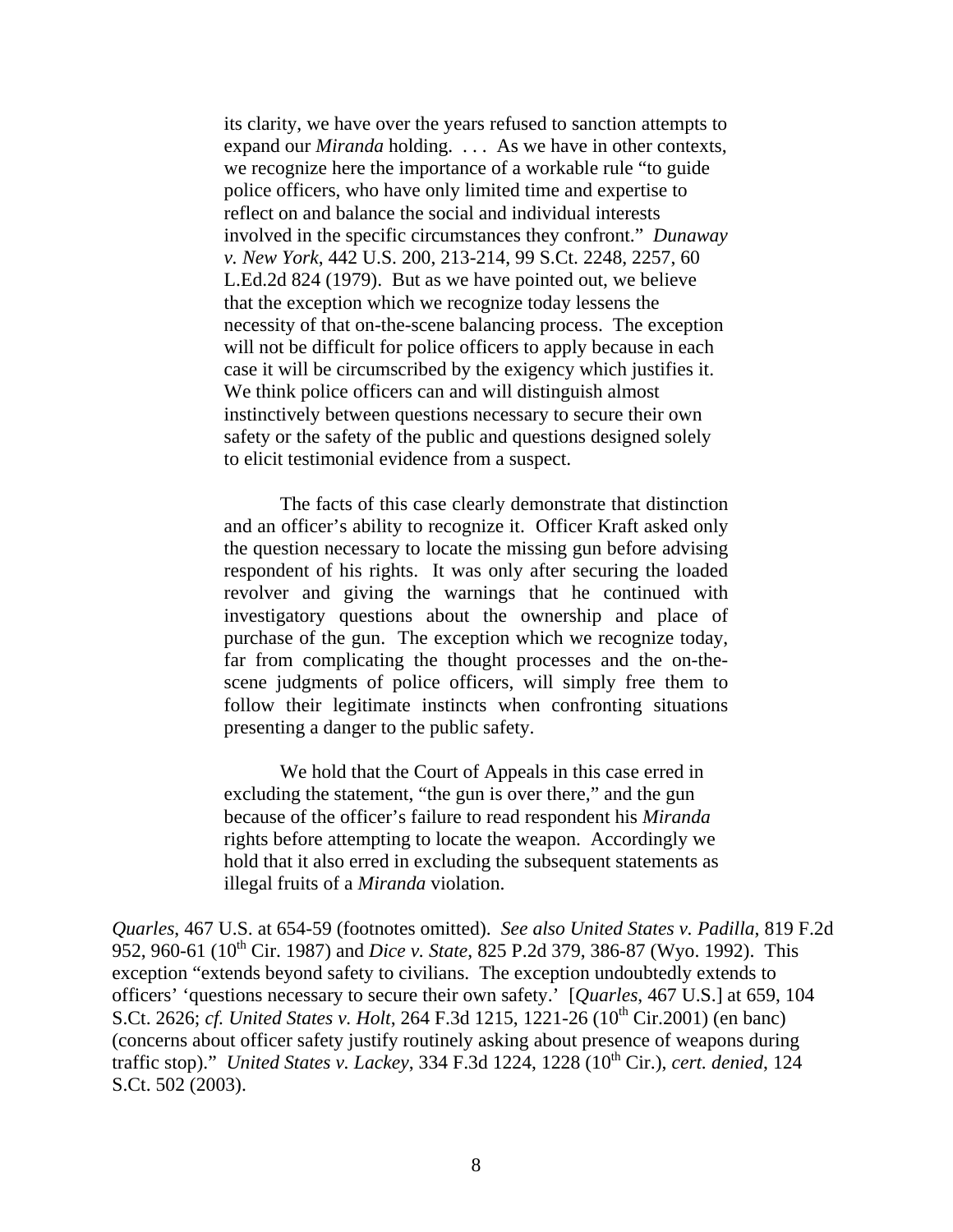[¶17] We find the United States Supreme Court's reasoning in *Quarles* to be particularly persuasive in the instant case. *See United States v. Brady*, 819 F.2d 884, 888 (9<sup>th</sup> Cir. 1987), *cert. denied*, 484 U.S. 1068 (1988) (applying *Quarles* despite factual differences). In the instant case:

1. Schaub was the subject of a felony arrest warrant for possessing ten pipe bombs, drugs, and drug paraphernalia, and was a suspect or relevant witness in the attempted murder of a prosecutor. Accordingly, the officers considered Schaub to be very dangerous, possibly armed, and apparently had information that Schaub had a violent history.

2. The officers were informed that the appellant had been with Schaub for "quite some time" leading up to Schaub's arrest, and knew that Schaub had also contacted a relative in Cheyenne.

3. The officers thought Schaub was at a body shop in a busy commercial area around 5:00 p.m. The owner of the body shop was able to observe and hear the incident from the body shop's office and there were "other people that were inside the office at the time . . .."

4. The appellant's vehicle was parked in the body shop's parking lot, within sixty to one hundred feet of the business. While the officers were watching the body shop, a male subject (not Schaub) entered the vehicle's driver's door, retrieved something, and returned to the body shop.

5. Three male subjects, including Schaub, exited the body shop and approached the appellant's vehicle. For safety reasons, the officers wanted to arrest Schaub as far from the business as possible. By the time the officers reached the scene, it is undisputed that Schaub was entering the vehicle's passenger door. The district court found that the appellant was, at the very least, about to enter the vehicle and the appellant was near the vehicle with the opened door. According to Officer Kailey, the appellant was standing at the vehicle with the driver's door open.

6. The officers arrested Schaub. While he was placed in a police vehicle, the record does not indicate that Schaub was otherwise removed from the scene. The officers simultaneously ordered the appellant and the third individual to the ground and handcuffed the appellant for officer safety. Schaub's cousin was segregated further back from the vehicle but apparently was not handcuffed. The officers conducted a "pat down" of the individuals to determine whether they possessed any weapons. According to the appellant, an officer also asked the appellant whether he had "any weapons . . .." The appellant informed the officer that he had a belt knife and a pocketknife in his pocket, and the officers apparently removed those items from the appellant's person. The appellant does not question the officers' actions to this point in the encounter.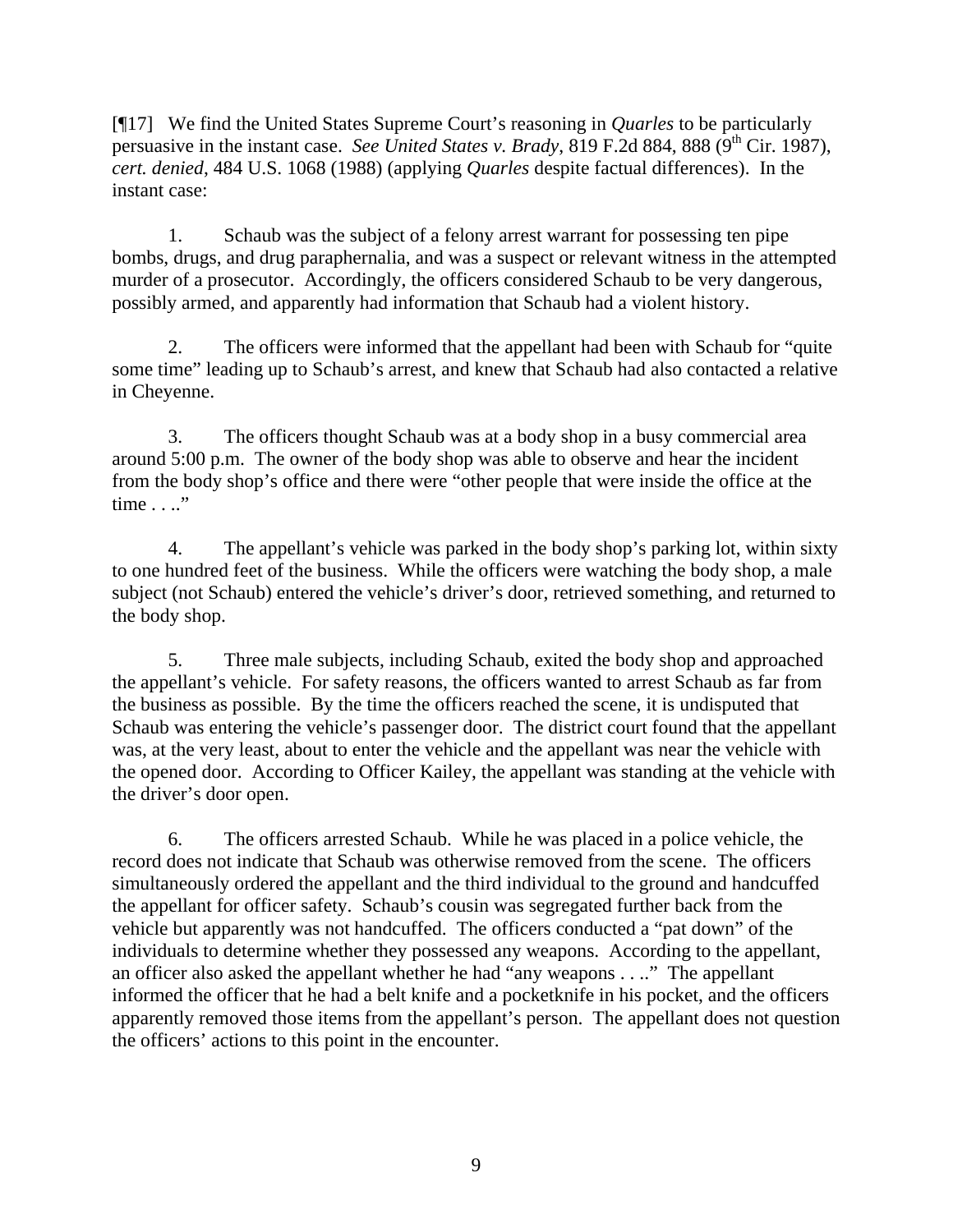7. An officer "explained what was happening" and asked the appellant, now on his feet but still handcuffed, about his association with Schaub.<sup>8</sup> Having apparently removed two knives from the appellant's person, an officer also asked the appellant if there "was a weapon in the vehicle" or whether there "were any weapons or contraband inside the vehicle that [the officers] needed to know about . . .." The appellant informed the officer that he had a particular handgun and a clip between the vehicle's two front bucket seats. An officer then went to that precise location to retrieve the firearm, where he found the firearm and a bag of marijuana. Aside from the claimed *Miranda* violation, the appellant does not assert that the officer acted improperly in retrieving the firearm from the vehicle or thereafter.

[¶18] We therefore conclude that the officer's question as to the presence of weapons in the appellant's vehicle was related to an objectively reasonable need to secure the officers' safety and/or the public's safety.<sup>9</sup> See generally, for example, United States v. Newton, 369 F.3d 659, 677-79 (2nd Cir. 2004); *United States v. DeSantis*, 870 F.2d 536, 538-39 (9th Cir. 1989); *Brady*, 819 F.2d at 887-89; and *State v. McKessor*, 246 Kan. 1, 785 P.2d 1332, 1336- 37, *cert. denied*, 495 U.S. 937 (1990).

[¶19] Neither the fact that Schaub presumably remained handcuffed in the police vehicle at the scene nor the fact that the appellant remained handcuffed when he was asked the question at issue necessarily diminish the immediacy of the exigencies at hand,<sup>10</sup> particularly once the officers had discovered two knives on the appellant's person. Considerations similar to those posed by the instant case have often been articulated in the context of a Fourth Amendment analysis. For example, in *Fender v. State*, 2003 WY 96, ¶ 19 n.5, 74 P.3d 1220, 1229 n.5 (Wyo. 2003) (*quoting United States v. Sanders*, 994 F.2d 200, 209 (5th Cir.), *cert. denied*, 510 U.S. 955, *cert. denied*, 510 U.S. 1014 (1993)), we noted the following with respect to the use of handcuffs:

> "[The] argument is entirely dependent on the assumption that, by handcuffing a suspect, the police instantly and completely eliminate all risks that the suspect will flee or do

<sup>&</sup>lt;sup>8</sup> The record does not indicate precisely what the appellant was asked, or what, if any, response was given by the appellant. On appeal, the appellant merely declares that this "constituted interrogation" in the context of whether *Miranda* was applicable to the instant case. Given the state of the record, and the context in which the issue was addressed by the appellant, we do not place much significance on the issue in analyzing the applicability of the public safety exception to the *Miranda* rule. The nature of the subject appears to relate directly to the officer's effort to secure the scene and defuse the perceived danger, as opposed to some investigatory purpose. In addition, the focus of the appellant's appellate argument clearly is the officer's question as to whether "there were any weapons or contraband inside the vehicle . . .."<br><sup>9</sup> In distinguishing *Quarles* from *Orozco v. Texas*, 394 U.S. 324, 89 S.Ct. 1095, 22 L.Ed.2d 311 (1969), a case

in which it found the officers' questions about a gun to be investigatory, the Court stated that the questions in *Orozco* "did not in any way relate to an objectively reasonable need to protect the police or the public from any immediate danger associated with the weapon. In short there was no exigency requiring immediate action by the officers beyond the normal need expeditiously to solve a serious crime." *Quarles*, 467 U.S. at 659 n.8.

<sup>&</sup>lt;sup>10</sup> The appellant does not question the officers' justification, under the circumstances, for detaining the appellant at the scene, the means used to restrain the appellant, or the officers' actions leading up to the question at issue.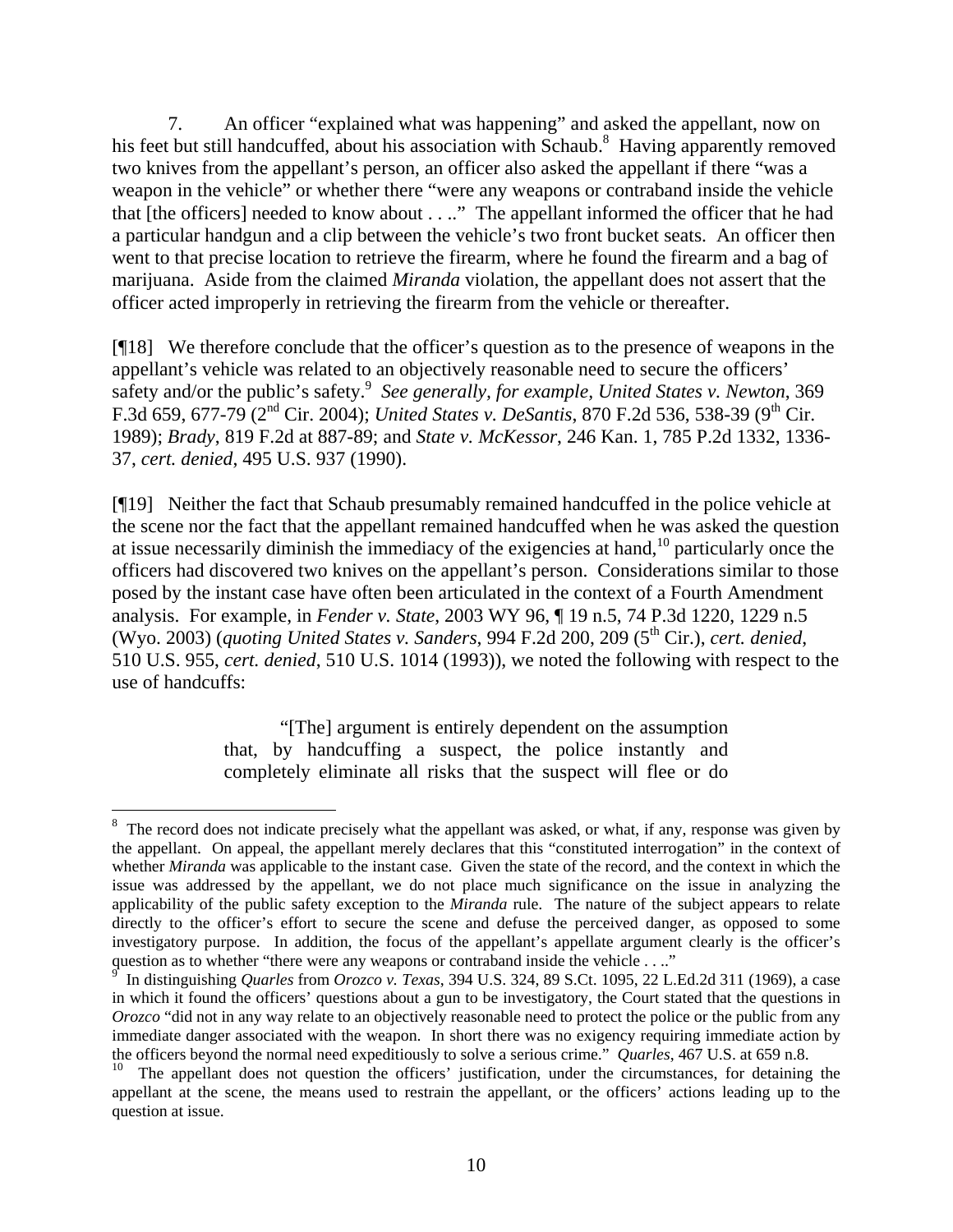them harm. As is sadly borne out in the statistics for police officers killed and assaulted in the line of duty each year, however, this assumption has no basis in fact.

Handcuffs are a temporary restraining device; they limit but do not eliminate a person's ability to perform various acts. They obviously do not impair a person's ability to use his legs and feet, whether to walk, run, or kick. Handcuffs do limit a person's ability to use his hands and arms, but the degree of the effectiveness of handcuffs in this role depends on a variety of factors, including the handcuffed person's size, strength, bone and joint structure, flexibility, and tolerance of pain. Albeit difficult, it is by no means impossible for a handcuffed person to obtain and use a weapon concealed on his person or within lunge reach, and in so doing to cause injury to his intended victim, to a bystander, or even to himself. Finally, like any mechanical device, handcuffs can and do fail on occasion."

[¶20] In *Michigan v. Long*, 463 U.S. 1032, 1051-52, 103 S.Ct. 3469, 77 L.Ed.2d 1201 (1983) (emphasis in original), the United States Supreme Court stated:

> The Michigan Supreme Court appeared to believe that it was not reasonable for the officers to fear that Long could injure them, because he was effectively under their control during the investigative stop and could not get access to any weapons that might have been located in the automobile. . . . This reasoning is mistaken in several respects. During any investigative detention, the suspect is "in the control" of the officers in the sense that he "may be briefly detained against his will . . .." *Terry [v. Ohio*, 392 U.S. 1], at 34, 88 S.Ct., [1868] at 1886 [20 L.Ed.2d 889 (1968)] (WHITE, J., concurring). Just as a *Terry* suspect on the street may, despite being under the brief control of a police officer, reach into his clothing and retrieve a weapon, so might a *Terry* suspect in Long's position break away from police control and retrieve a weapon from his automobile. . . . In addition, if the suspect is not placed under arrest, he will be permitted to reenter his automobile, and he will then have access to any weapons inside. . . . Or, as here, the suspect may be permitted to reenter the vehicle before the *Terry* investigation is over, and again, may have access to weapons. In any event, we stress that a *Terry* investigation, such as the one that occurred here, involves a police investigation "at close range," *Terry*, 392 U.S., at 24, when the officer remains particularly vulnerable in part *because* a full custodial arrest has not been effected, and the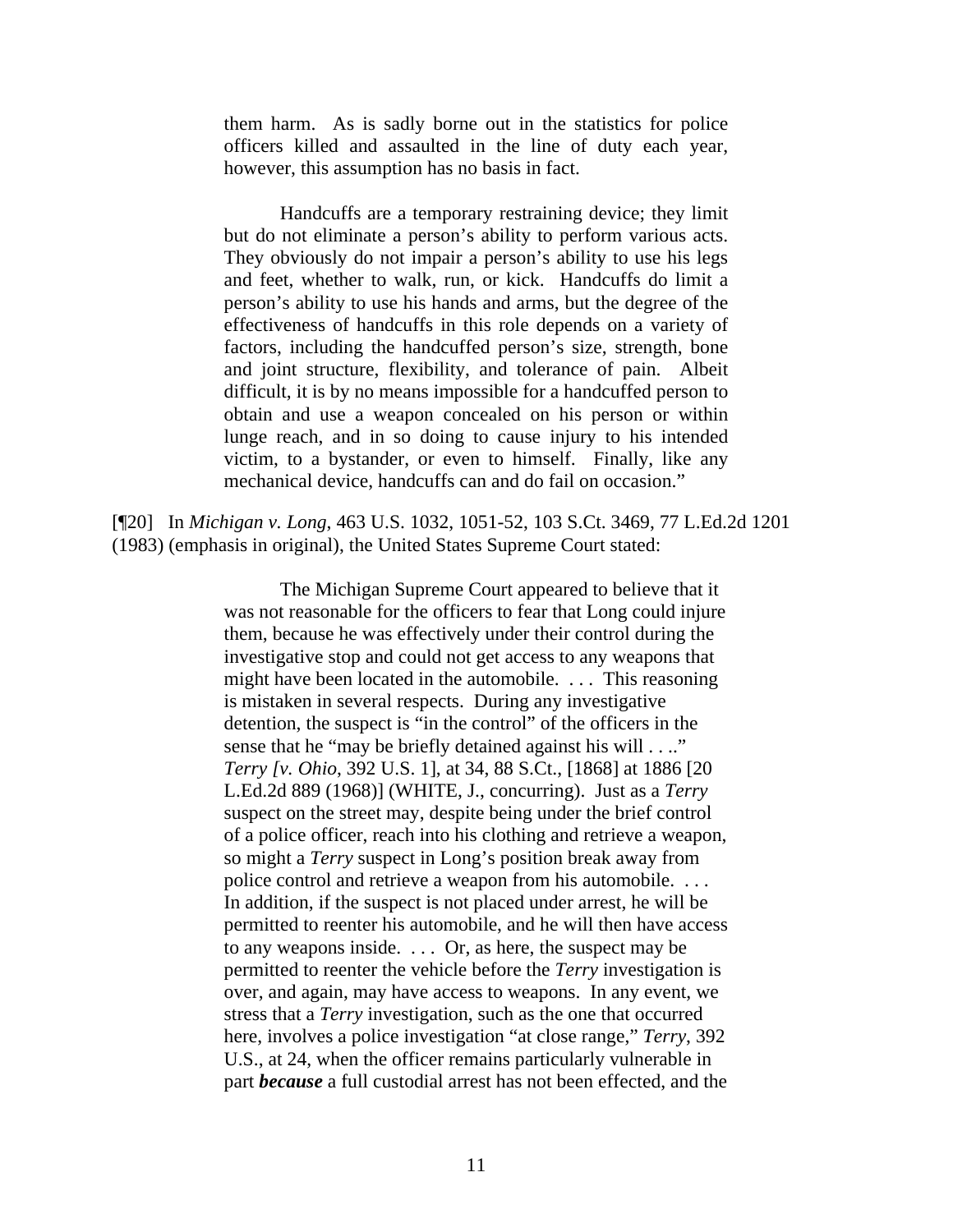officer must make a "quick decision as to how to protect himself and others from possible danger . . .." *Id.*, at 28.

[¶21] Similarly, in *United States v. Palmer*, 360 F.3d 1243, 1247-48 (10<sup>th</sup> Cir. 2004), a case involving a dangerous suspect detained in a patrol car by one officer while another officer searched the locked glove box in the suspect's vehicle for weapons, the Tenth Circuit Court of Appeals stated:

> If Defendant had broken away from the officers, obtaining a gun from inside the glove box would have taken only a moment more than obtaining a gun from anywhere else within the passenger compartment. To be sure, the tasks of getting a key and unlocking the glove box would delay Defendant somewhat; but a suspect who is able to break free of officers detaining him could also seize the keys, and the suspect may have another means of entry to the glove box, such as a key that would not be detected during a proper frisk or a weapons search of the vehicle. Furthermore, Defendant would have access to the gun at the conclusion of the encounter, assuming that he was only issued a citation and not arrested.

. . .

. . . Moreover, as noted in *Long*, Defendant would certainly have had access to the gun after the citation was issued and he was released to go.

[¶22] Regarding the form of the question at issue in this case, the appellant emphasizes the officer's use of the word "contraband" in questioning the appellant at the scene. The district court found that the officer asked the appellant "if there was a weapon in the vehicle," which finding is consistent with the appellant's testimony that the officer asked him about the presence of "weapons" in the vehicle. Nevertheless, the possibility (according to Officer Kailey's testimony) that the officer asked the appellant about the presence of "weapons or contraband" in the vehicle does not necessarily transform the officer's question into an "investigatory" question. The officer's subjective motivation in posing the question is not part of the analysis. *Quarles*, 467 U.S. at 656. Objectively, then, the officers had a reasonable basis to be concerned for their safety, and the public's safety, pursuant to the aforementioned circumstances. An officer specifically asked the appellant about the presence of "weapons or contraband," the appellant answered the question specifically as to where the officer could find a particular weapon in the vehicle, and the officer went to retrieve the weapon in the precise location identified by the appellant. Once the appellant was formally arrested due to the bag of marijuana that was also found in that location, an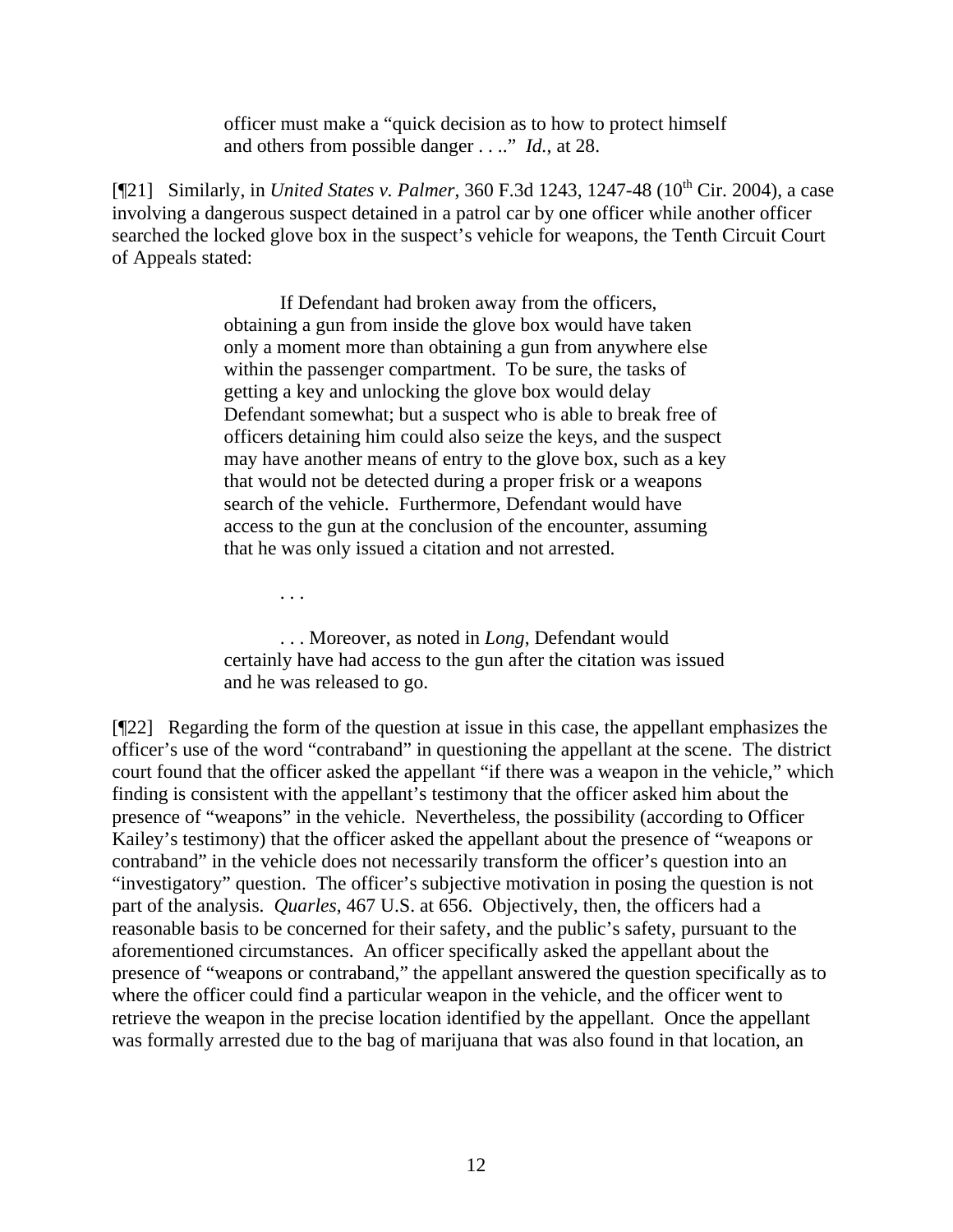officer *Mirandized* the appellant and then began to ask the appellant investigatory questions about the marijuana. $11$ 

[¶23] We note that in *Newton*, 369 F.3d at 663, the officer asked a handcuffed suspect whether he had any "contraband" in the house. The suspect replied "only what is in the box," and when asked what was in the box, further replied "a two and two." *Id.* at 664. The officer found a .22 caliber handgun, a loaded magazine, and some ammunition in the box. "To be sure, the public safety exception does not permit officers to pose 'questions designed solely to elicit testimonial evidence from a suspect.' *New York v. Quarles*, 467 U.S. at 658- 59, 104 S.Ct. 2626 (emphasis added). Thus, to fall within the exception, a question must have some rational relationship to defusing the perceived danger." *Newton*, 369 F.3d at 679 n.8. The Second Circuit Court of Appeals reasoned:

> The same logic applies to this case. Although [the officer's] inquiry about "contraband" did not specifically refer to firearms, the term plainly encompassed such items. Indeed, [the suspect's] response indicates that he so understood the question. That the term "contraband" could also include items not presenting immediate public safety concerns does not defeat the *Miranda* exception in this case.

*Id.* at 679.

[¶24] For comparison purposes, we further note that the officer's question in the instant case was much more specific as to the presence of weapons than the question at issue in *United States v. Williams*, 181 F.3d 945 (8<sup>th</sup> Cir. 1999). In *Williams*, 181 F.3d at 948, the defendant was located in his bedroom and handcuffed. An officer asked the defendant, without a *Miranda* warning, "'[i]s there anything we need to be aware of?," and the defendant replied that there was a gun in the bedroom closet. *Id.* The Eighth Circuit Court of Appeals analyzed the question at issue as follows:

> While the officer did not specifically refer to weapons or safety concerns in the question posed to Williams, the question sought information related to weapons or other safety concerns. The fact that the question was also broad enough to elicit other information does not prevent application of the public safety exception when safety was at issue. Moreover, we believe that conditioning admissibility of evidence under the public safety exception on an officer's ability to ask questions in a specific form would run counter to the *Quarles* Court's decision that an officer may forego announcement of *Miranda* warnings when public safety is threatened. The *Quarles* Court believed that the

 11 *Quarles*, 467 U.S. at 652; s*ee also State v. Caldwell*, 639 N.W.2d 64, 68 (Minn.App. 2002) (noting that the officer "did not continue with investigatory questions until after he gave the *Miranda* warning to appellant").